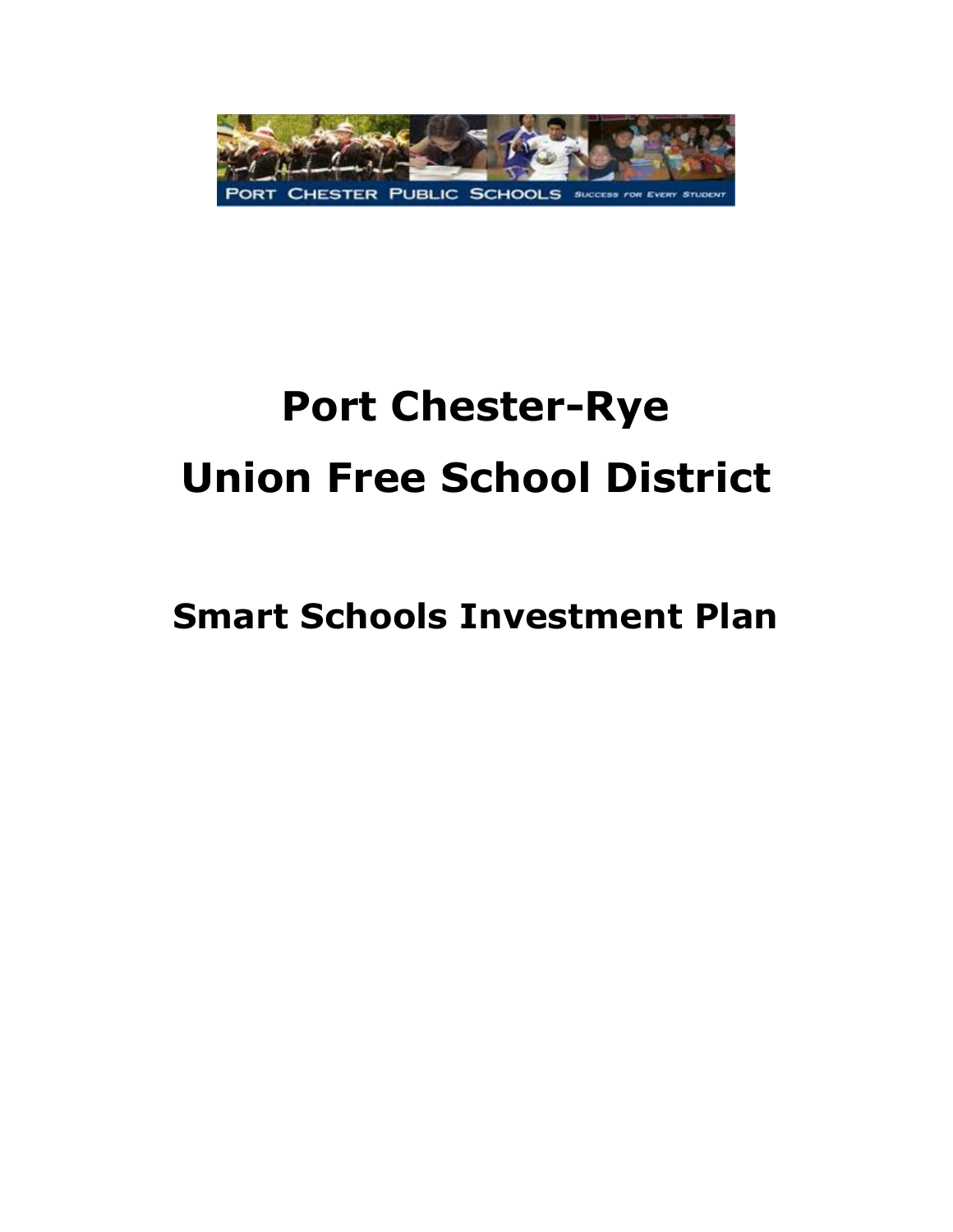# **TABLE OF CONTENTS**

# **I. PLAN OVERVIEW**

#### **II. JUSTIFICATION OF NEED**

# **III. SMART SCHOOLS INVESTMENT PLAN GOALS**

### **IV. PURCHASE PLAN & ALLOCATION OF FUNDS (USE TABLES AS PROVIDED BY NYSED)**

# **V. PROFESSIONAL DEVELOPMENT**

# **VI. SUSTAINABILITY**

#### **VII. INVESTMENT PLAN TIMELINE**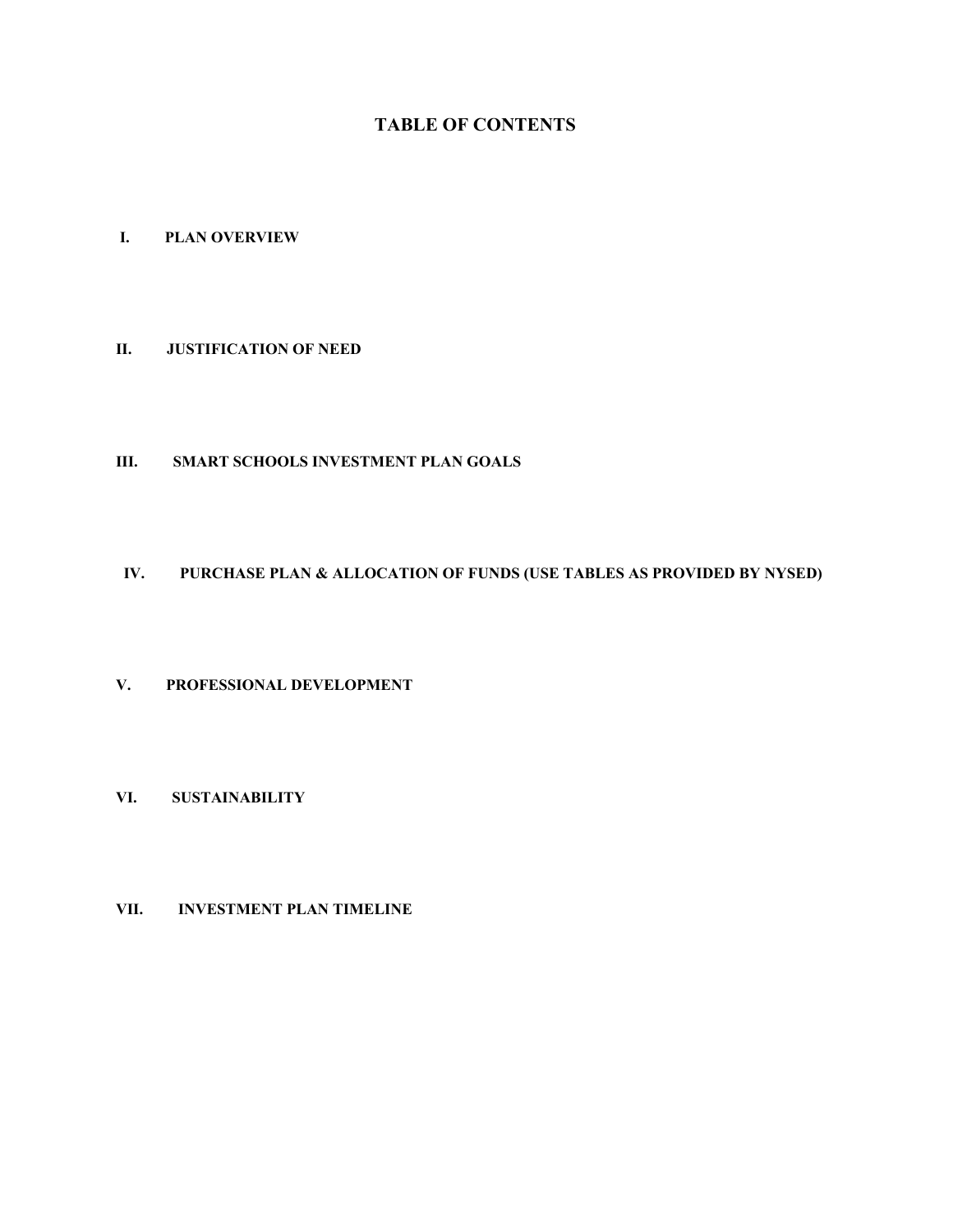#### **I. Plan Overview**

In terms of fulfilling the Port Chester-Rye UFSD mission statement, "Success for Every Student," our NYSED Approved Technology Plan Survey included long term goals regarding instructional technology. Our students need sufficient technology skills and competencies to ensure that they are college and career ready and this includes the ability to work in a collaborative, dynamic and secure on-line environment. After much research, stakeholder's surveys and in classroom pilots, we decided that the best way to facilitate the use of Virtual Learning Spaces and Electronic Resources is through the use of Google Classroom and eChalk. In order to build capacity for this change our network has been upgraded to meet and exceed the required standard of 100 mbps per 1,000 students. In addition, we have ubiquitous district wide wireless Internet connectivity. However, it was determined the Smart School Bond Act district allocated funds (\$1,736,663) will be used to increase and replace student computer devices.

#### **II. Justification of Need**

With an IT infrastructure in place that will support instruction, our District Technology Plans includes as a priority and objective, an appropriate computer device replacement and refreshment program for student classroom instruction and testing.

Therefore in alignment with this objective, we will use the Smart Schools funding to procure chromebooks to replace and increase student computer devices. With an adoption of GAfE (Google Apps for Education) platform, additional devices will ensure student access to cloud based instructional materials, digital citizenship, and anytime anywhere access to collaboration.

#### **III. SMART SCHOOLS INVESTMENT PLAN GOALS (ALIGNMENT WITH TECH PLAN SURVEY)**

#### **In order to fulfill its educational mission, our school district has prioritized the following longterm goals:**

1. Provide every student with a computing device and connectivity to enable them to access a full range of educational technology tools and learning opportunities.

2. Ensure and provide additional learning opportunities that can be accessed anytime and anywhere.

3. Provide with an educational environment with ubiquitous access to assessment tools and data that will inform teaching and improve learning.

4. Improve teaching and learning; including all students such as English language learners and newcomers to this country; by increasing outreach to parents, the community, and the world.

In order to achieve these goals the district continues to:

- Create leaders at all levels
- Provide online learning for students and teachers
- Implement"pedagogy first","access for all"initiatives
- $\bullet$  Infuse data into classroom decision-making
- Converge network applications
- Implement software "virtualization" and remote support tools
- Develop long-term software, hardware and infrastructure acquisition and Fiscal Forecast
- Commit to purchasing web-based instructional software
- Support interactive telecommunication technologies
- Implement procedures to clean and maintain all data in district systems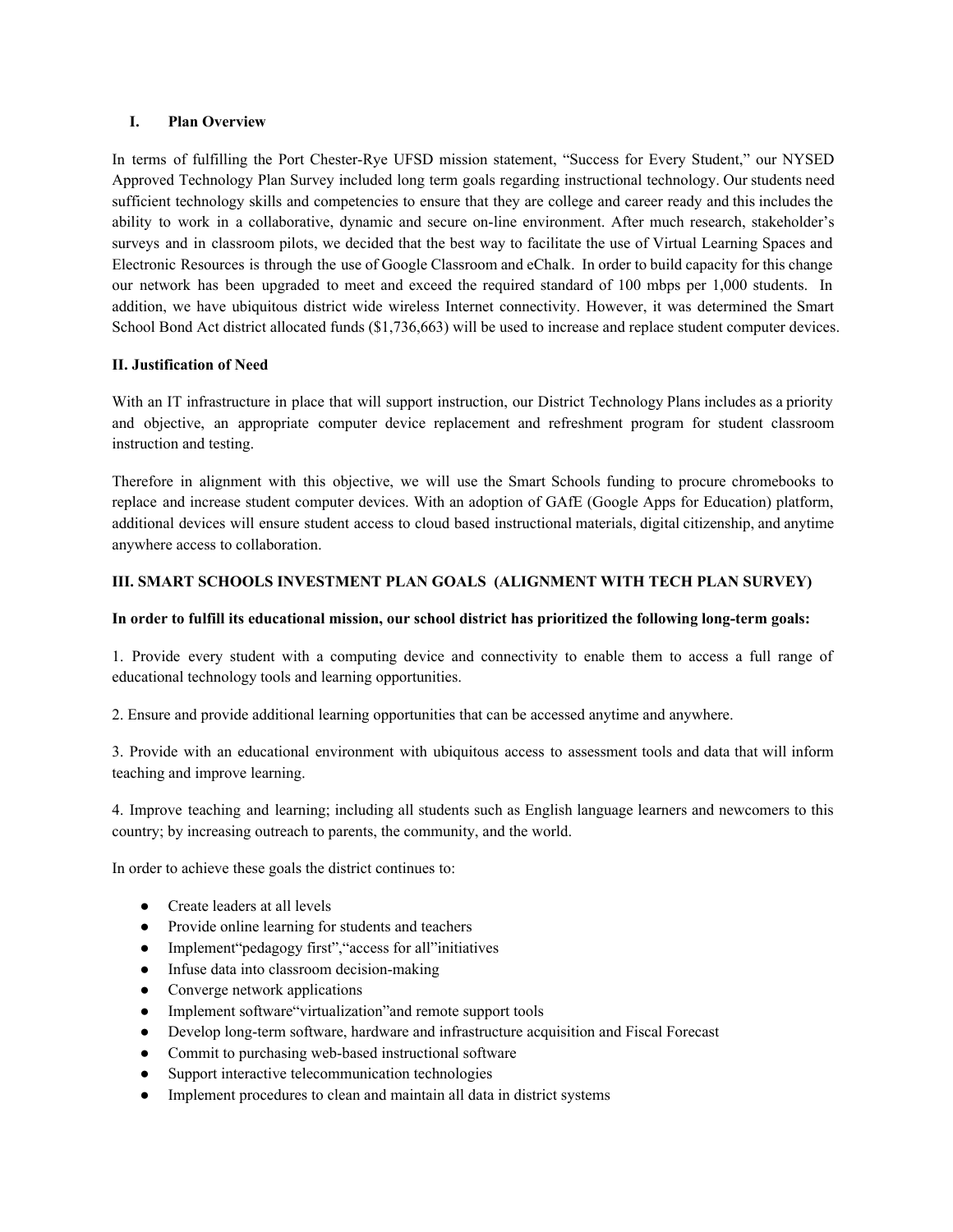• Implement a security audit to ensure that all data, data systems, and technology assets are secure and to ensure disaster recovery capability.

#### **IV. Purchase Plan and Allocations**

The district's plans to purchase 990 Dell Chromebook11 Devices, 990 Google Chrome OS Management Console Licenses, 33 Dell Mobile Charging Carts and 33 printers.

Dell Chromebook 11 Specs: Intel Celeron Processor Label - Intel Celeron Processor - Baytrail-M, 4GB Memory Internal English (US) Keyboard - Black Intel Dual Band Wireless-AC 7260 802.11 ac/a/b/g/n 2x2 + Bluetooth 4.0 LE Half Mini Card 65 Watt AC Adaptor US Power Cord Fixed Hardware Configuration UPC Label UPC884116176541 System Documentation, Multi Language Chromebook 11 Placemat 3 Cell Primary Battery Non-Touch LCD Back Cover

HP Laserjet Pro 402dw

- Print only, wireless
- Print speed letter: Up to 40 ppm (black)
- Auto duplex printing; 2 paper trays (standard)
- Uses toner with JetIntelligence

We have also met the requirements of the SSBA Guidance in terms of gathering input from our school community, stakeholders and non public schools. The school district will provide with a loan program for these devices to be shared with non public schools following on the guidance and acceptable use policies.

| <b>CATEGORY</b>         | SUB-ALLOCATION |
|-------------------------|----------------|
| <b>INTERACTIVE</b>      |                |
| WHITEBOARDS             |                |
| <b>COMPUTER SERVERS</b> |                |
| <b>DESKTOP COMPUTER</b> |                |
| <b>LAPTOP COMPUTER</b>  |                |
| <b>CHROMEBOOKS</b>      | \$262,350      |
| <b>TABLETS</b>          |                |
| <b>Other Costs</b>      | \$72,171       |
| Sub Total               | \$334,521      |

#### **Allocation of Funds – Classroom Technology 201617**

\*The district plans to support the purchase of any non-eligible items indicated above via other local funds. The district will seek reimbursement through the SSBA for only eligible items indicated above per the most recent *available March 2, 2016 NYSED guidance.*